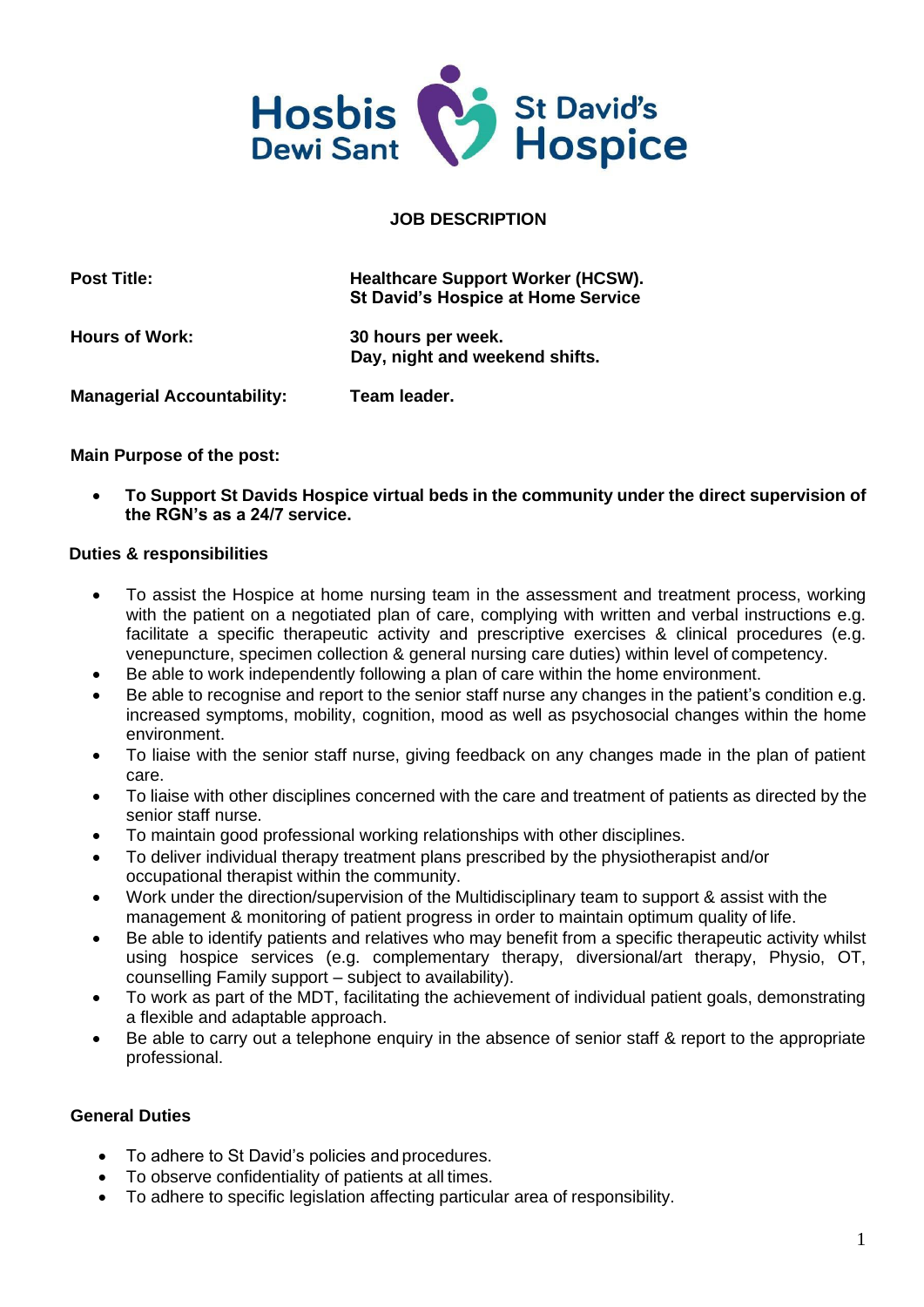- Any other duties mutually agreed relevant between the post holder and Line Manager.
- Flexible working between Hospice at home & Inpatient departments to maintain a seamless service between Hospice at home & Inpatients.

## **Health & Safety**

- To ensure as far as is reasonably practicable, the health, safety and welfare at work of herself/himself and other staff in the work location.
- To ensure as is reasonably practicable that those who are not employees, but who are affectedby the undertaking of the Hospice at home service, are not exposed to risk of their Health and Safety.
- Be aware, understand & adhere to the loan worker policy.
- To share responsibility for departmental tidiness.
- To be aware of and ensure that current working practices conform to the requirements of the Health and Safety at Work Act 1974 and other legislation.

## **Administrative**

- To promote good working relationships and communication with members of the multi-disciplinary team (MDT).
- To participate in and actively contribute to departmental meetings including staff meetings.
- To organise own patient workload in consultation with the supervising Nurse.
- To contribute to the maintenance of patient records and registers.
- To participate in the maintenance of stock levels.

## **Personal Responsibilities**

- Adhere to all Hospice policies with particular reference to confidentiality, Data Protection and Health and Safety at all times.
- Complete the Health care competencies within a 6-month period.
- To attend all mandatory and in-service staff training and ensuring you are up to date.
- To contribute to service standards, clinical audit and outcome measures as appropriate.
- Maintaining high standards of cleanliness.
- Work autonomously but within a team environment.
- To be responsible for own professional development and to participate in the Hospice Performance Appraisal Process.
- The post holder must at all times carry out theses duties and responsibilities with due regard to the Hospice's Equal Opportunities policy and is expected to promote and implement the Hospice's Equal Opportunities Policy.
- Follow absence reporting procedures by phoning your line manager for all sickness absences in line with Hospice policy and procedure.
- Maintains own conduct in accordance with St David's Hospice's Employee Handbook and Hospice policies.
- Participates in own personal development initiatives through training and education.
- Participates in an annual individual performance review.
- Is I.T. literate, or working towards sufficient literacy for their working needs.
- In time, training for additional skills may be offered e.g. basic dressings, phlebotomy (taking blood).
- Upholds ethical and professional standards and does not behave in a manner that is likely to bring the charity into disrepute.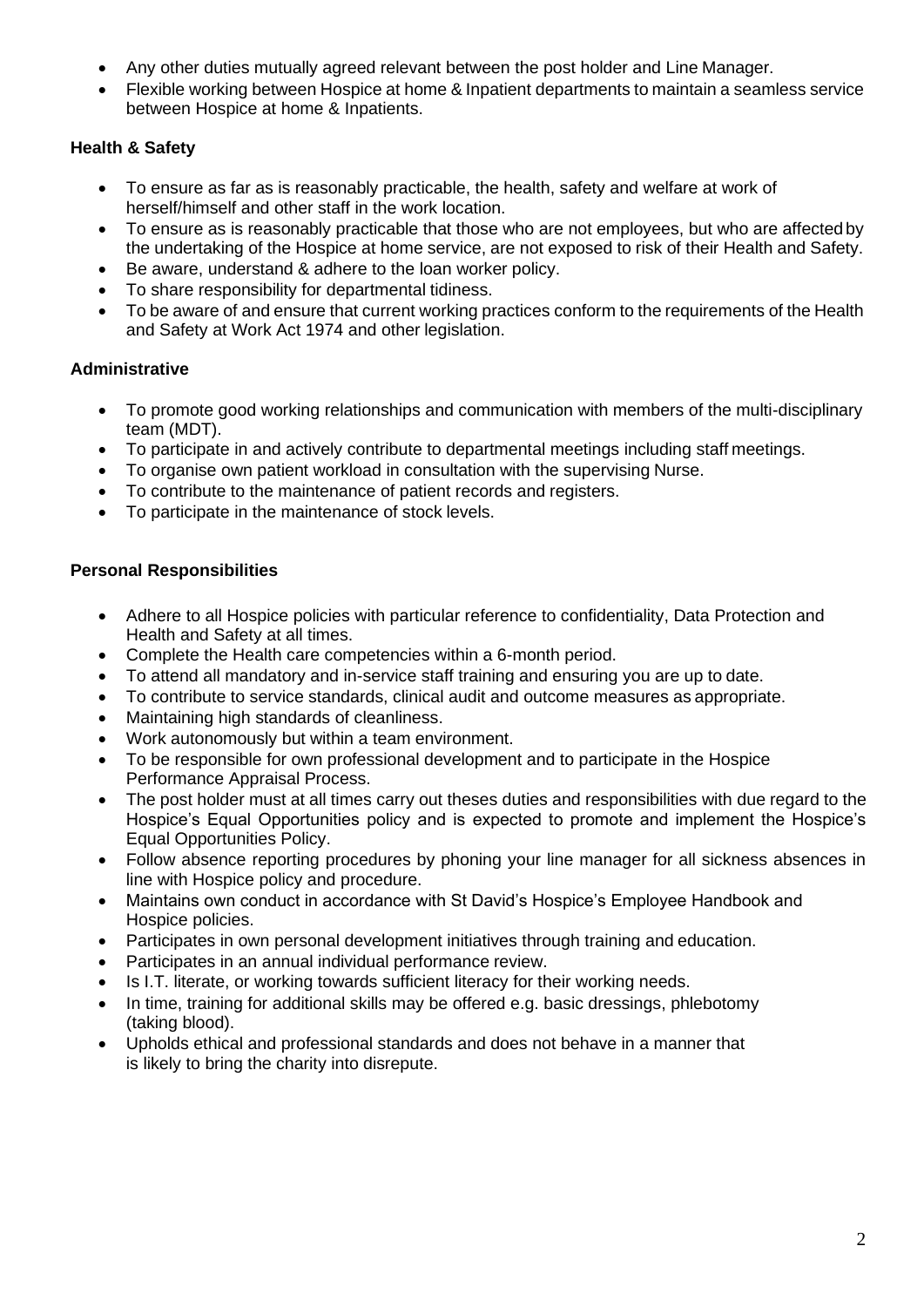# **Person Specification**

## **Job Title: Health Care Support Worker**

| <b>Criteria</b>                           | <b>Essential</b>                                                                                                                                                                                                                                                                                                                                                                                                                                      | <b>Desirable</b>                                                                                                    | <b>How Assessed</b>            |
|-------------------------------------------|-------------------------------------------------------------------------------------------------------------------------------------------------------------------------------------------------------------------------------------------------------------------------------------------------------------------------------------------------------------------------------------------------------------------------------------------------------|---------------------------------------------------------------------------------------------------------------------|--------------------------------|
| <b>Skills/Abilities</b>                   | Ability to respond to changes<br>in patient conditions<br>Ability to work within a team<br>$\qquad \qquad \blacksquare$<br>Ability to work independently<br><b>Basic level communication</b><br>skills<br>Ability to prioritise a patient's<br>-<br>care needs<br>Uses own initiative<br>-<br>Motivated to learn<br>Maintains a mature outlook<br>$\qquad \qquad \blacksquare$<br>Possesses a responsible<br>attitude<br><b>Basic computer skills</b> |                                                                                                                     | Application form/<br>Interview |
| Knowledge                                 | Knowledge of care giving<br>-<br>Has empathy and<br>÷<br>understanding of issues<br>encountered by patients &<br>families with palliative and<br>end of life care needs.                                                                                                                                                                                                                                                                              |                                                                                                                     | Application form/<br>Interview |
| Qualifications<br>Education &<br>Training |                                                                                                                                                                                                                                                                                                                                                                                                                                                       | NVQ 2 and 3 or<br>willing to work<br>towards<br><b>St David's Palliative</b><br>$\overline{a}$<br>care competencies | Application form               |
| Experience                                | Recent experience in a<br>-<br>health/ social care setting<br>Experience in caring for<br>people with palliative care<br>needs.                                                                                                                                                                                                                                                                                                                       | Experience of<br>working in the<br>community.                                                                       | Application form/<br>Interview |
| Other<br>Requirements                     | Flexible approach to working<br>patterns<br>Willingness to undertake<br>-<br>work during the day,<br>weekends and at night<br>a current, clean driving<br>licence and car                                                                                                                                                                                                                                                                             | <b>IT literate</b><br>Welsh speaker<br>Phlebotomy                                                                   | Interview                      |